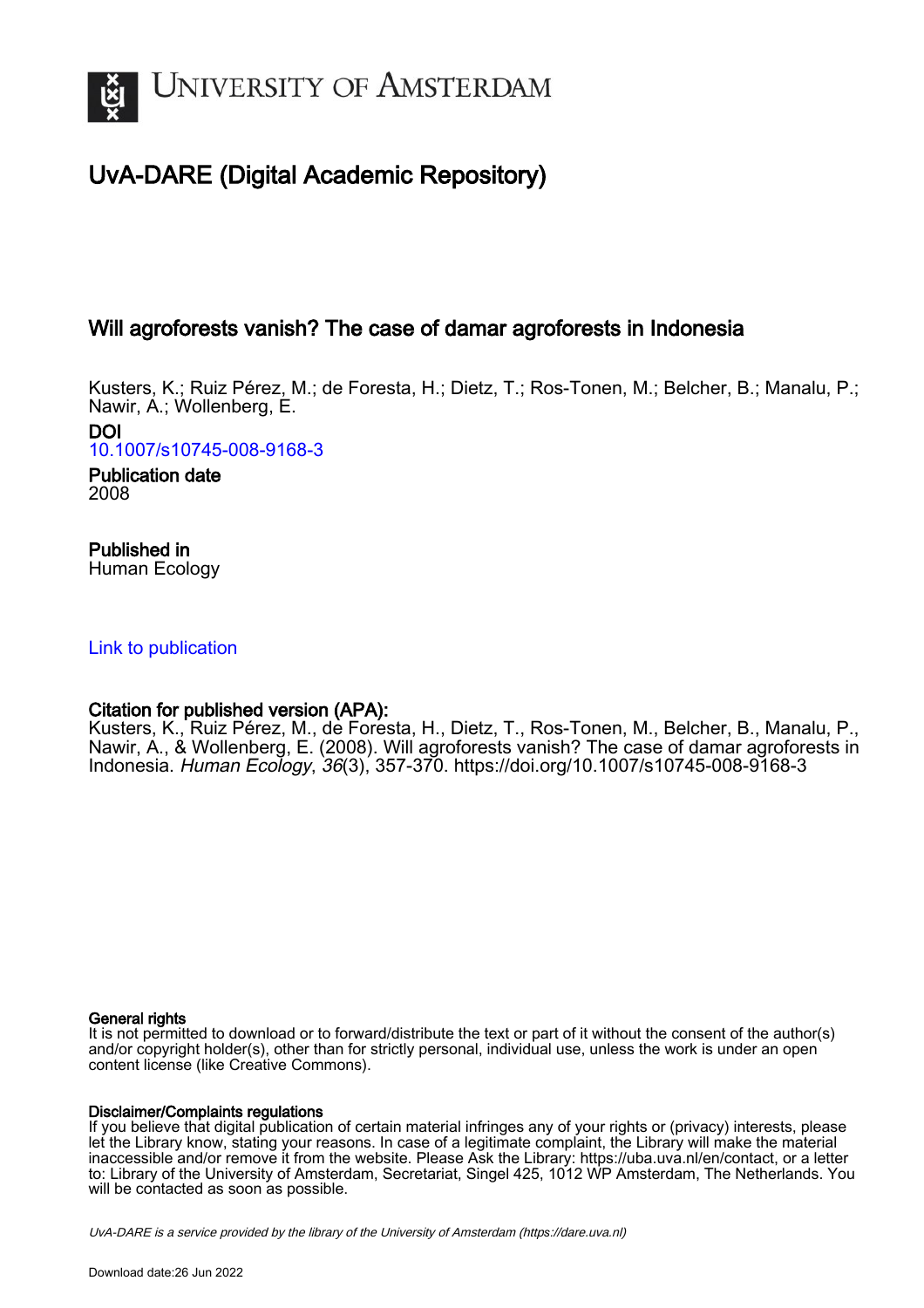## Will Agroforests Vanish? The Case of Damar Agroforests in Indonesia

Koen Kusters • Manuel Ruiz Pérez • Hubert de Foresta • Ton Dietz • Miriam Ros-Tonen • Brian Belcher • Philip Manalu · Ani Nawir · Eva Wollenberg

Published online: 4 June 2008  $\circ$  The Author(s) 2008

Abstract Resin producing agroforestry in the Krui area of Sumatra in Indonesia is presented as an environmentally friendly, income generating land-use system which contributes to both development and conservation objectives. We studied the change in household income portfolios in three communities in the Krui area. The studies revealed that in the period 1995–2004 agroforestry remained the main source of income. We predict, however, that due to declining resin productivity per hectare, and rising price and demand for timber, an increasing number of farmers will cut their mature agroforests in the near future. At the same time our data suggests that farmers will continue tree planting activities. In result old agroforests may vanish while new ones will be established.

K. Kusters (*\**) : T. Dietz : M. Ros-Tonen Universiteit van Amsterdam, Amsterdam, The Netherlands e-mail: k.kusters@uva.nl

M. Ruiz Pérez Universidad Autónoma de Madrid, Madrid, Spain

P. Manalu : A. Nawir Center for International Forestry Research, Bogor, Indonesia

H. de Foresta Institut de Recherche pour le Développement, Montpellier, France

B. Belcher Royal Roads University, Victoria, Canada

E. Wollenberg University of Vermont, Burlington, USA

Keywords Conservation . Development . Agroforests. Land-use change . Sumatra . Indonesia

## Introduction

Agroforestry practices, broadly defined as integrating trees into agriculturally productive landscapes, are increasingly receiving attention. The 2004 Nobel Prize for Wangari Maathai and her Green Belt Movement is an example. The potential contribution of agroforestry to conservation and development objectives is also increasingly receiving scientific attention (Schroth et al. [2004;](#page-14-0) McNeely and Schroth [2006](#page-13-0)) and the promotion of agroforestry was put forward as one of the means to reach the Millennium Development Goals (Garrity [2004;](#page-13-0) Garrity et al. [2006\)](#page-13-0). Tree-based agricultural systems are expected to sustain long-term productivity through maintaining soil and water quality, while providing other environmental benefits, such as carbon sequestration and in some cases biological diversity (e.g., De Jong [2002\)](#page-13-0). Implemented in buffer zones, they are expected to help protect remaining natural forests (Nyhus and Tilson [2004\)](#page-13-0). The promotion of agroforestry practices fits well within current popular approaches towards environmental conservation that stress the need for managed landscapes in which agricultural areas provide ecosystem services (Shriar [2000](#page-14-0); Scherr and McNeely [2003;](#page-14-0) Wiersum [2004](#page-14-0); Sanchez [2004](#page-14-0); Ashley et al. [2006](#page-12-0); Vandermeer and Perfecto [2006](#page-14-0)).

Complex agroforests are anthropogenic forests that are composed of numerous individually owned and managed plots, but which appear as a forest massif (De Foresta and Michon [1997](#page-13-0)). Complex agroforest systems are intermediate on the continuum between extraction from natural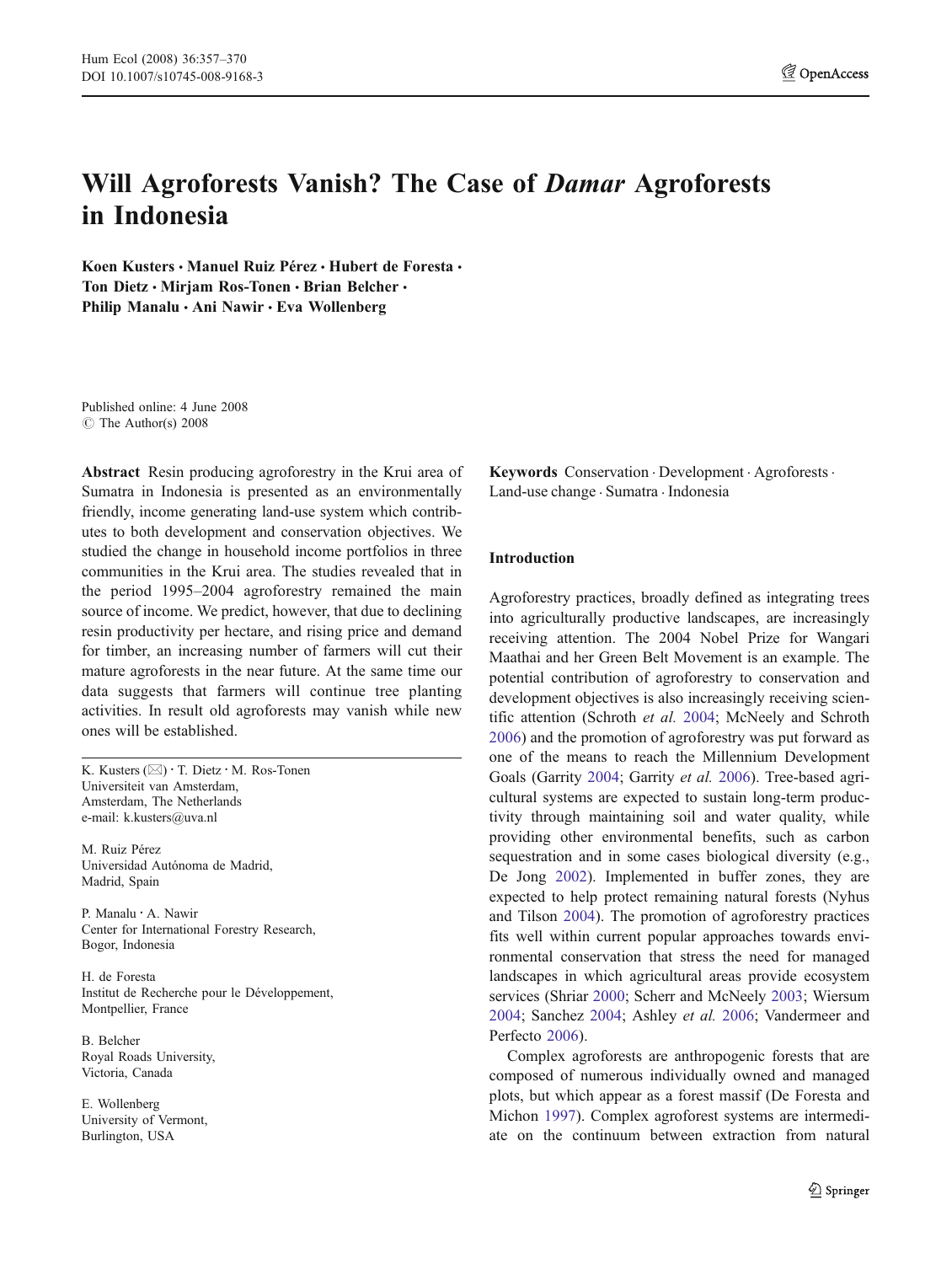forests and modern plantation management, both in terms of productivity as well as biodiversity (Michon and De Foresta [1997;](#page-13-0) Wiersum [1997;](#page-14-0) Van Noordwijk et al. [1997](#page-14-0); Belcher et al. [2005](#page-12-0)). Agroforests evolve in the context of population growth and commercialisation (Henley [2005](#page-13-0)). However, they may be transitional phases that will further develop into intensively managed monocultures (Belcher et al. [2005\)](#page-12-0). For example, since complex agroforests tend to have relatively low returns per hectare of land, increasing land scarcity could trigger more intensive land use, resulting in monoculture systems. This could either imply conversion to an alternative land use or transforming the agroforest system into a monospecific plantation, requiring high maintenance and using cloned varieties (cf. Gouyon et al. [1993\)](#page-13-0). Some researchers found that changing cultural preferences may also induce a shift to monocultures, for example when younger generations perceive agroforest management as backwards compared to cash crop cultivation or wage labour (e.g., García Fernández [2004](#page-13-0)). Development of biodiverse tree-based systems is not helped by the dominant approaches to forestry and agriculture, which promote specialization and high input (Potter [2001](#page-13-0); Michon et al. [2007](#page-13-0)).

While some authors stress the fragility of complex agroforest systems (Potter [2004](#page-13-0)), others stress their resilience. Michon ([2005](#page-13-0)) for example writes: "Smallholder cultivated forests show great resilience vis-à-vis price fluctuations of their main commodities, an indication that these forests function with other logics than the ones related to short-term economic considerations" (pp. 140). The same author argues that intensification of agroforest management does not have to compromise diversity, as it may be based on the introduction of more species, rather than specialization. From this perspective agroforest management is promoted as an alternative rather than a transition towards modern specialized plantation management (Michon [2005](#page-13-0)).

A major obstacle to testing these hypotheses is the lack of longitudinal data (Godoy and Lubowski [1992](#page-13-0); Ruiz-Pérez and Arnold [1996](#page-14-0)). We therefore selected a case—the Krui damar agroforest—for which household-level data were gathered in the 1990s. We then added our own survey in 2005 in order to assess its dynamics over time. The many demographic, economic and political changes that have occurred in the last decade make this case a good laboratory to assess the changing role of agroforest systems in farmers' livelihoods.

Our baseline is a household survey conducted by Wollenberg et al. in 1996 in the Krui area (see Wollenberg et al. [2001\)](#page-14-0). We repeated the survey in 2005, to assess whether the Krui agroforest system is evolving toward more intensive land use. During explorative field visits in 2004 we did not find indications of a trend towards monospecific tree plantations, but we did observe damar agroforests being converted to perennial cash crops. We hypothesized that people were increasingly converting their agroforests to specialized monoculture plantations of cash crops, and expected that to be reflected in a declining importance of income from the mature damar agroforest in household income portfolios.

Our research questions were: (1) What was the difference in household income composition between 1995 and 2004? (2) Were farmers converting mature agroforests to other land uses? (3) Were farmers continuing to establish new agroforests? (4) How and why did trends differ among various parts of the Krui area? And (5) What were the implications of the observed trends for the Krui agroforests and the neighbouring national park?

In this paper we report on the main results of the comparative analysis of the two surveys and on qualitative data gathered during 2005. In the discussion section we elaborate on factors that contributed to the agroforestry systems' resilience as well as on factors that contributed to the system's fragility. We conclude by drawing more general lessons related to the resilience, threats and opportunities for diverse agroforest systems developed by local farmers that can be applied in a wider tropical context.

#### The Damar Agroforests

The *damar* agroforests of the Krui area<sup>1</sup> in the southwestern tip of Sumatra, Indonesia, are often referred to as a showcase win*–*win example of a land-use system with both economic and environmental benefits (e.g., Durst et al. [2005;](#page-13-0) Sunderlin *et al.* [2005](#page-14-0)). The Krui area is located in Lampung Province, bounded by the Indian Ocean and Bukit Barisan Selatan (BBS) National Park. BBS National Park is the third largest National Park in Sumatra and became a UNESCO world heritage site in 2004. The park is home to three highly endangered animal species: the Sumatran tiger (Panthera tigris), the Asian elephant (Elephas maximus) and the Sumatran Rhinoceros (Dicerorhinus sumatrensis). BBS lost about 19% of its forest cover between 1972 and 2002, mainly to agricultural encroachment (Gaveau et al. [2007\)](#page-13-0). A zone of man-made forest is located southwest of the National Park. The main component of this agroforest is the species Shorea javanica K. & V., locally referred to as the *damar* tree. This species yields a relatively valuable resin, known as damar mata kucing, which is used in the production of incense, varnish, paint, and cosmetics. Studies conducted in the area since the mid-1980s showed that the Krui agroforests conserve soils, water systems, and a high diversity in forest plants and animals (Torquebiau [1984;](#page-14-0) Michon and De

<sup>&</sup>lt;sup>1</sup> The area's official name is 'Pesisir', but it is commonly referred to as the 'Krui area' after the local town in the area.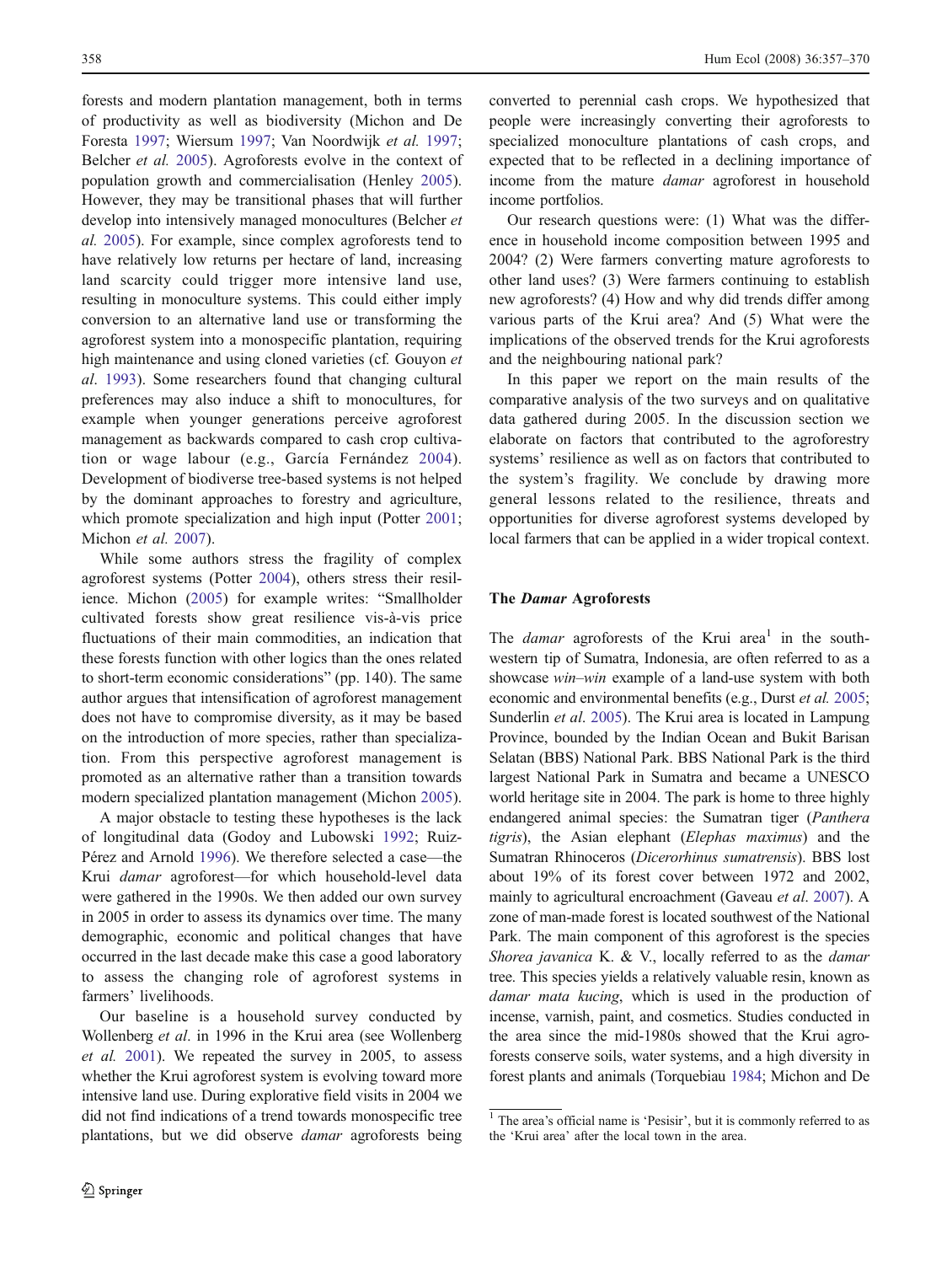Table 1 The three stages of *damar* agroforest establishment (after Michon et al. [2000\)](#page-13-0)

| Year     | Species planted                                                                                                                                                            | Main products harvested  |
|----------|----------------------------------------------------------------------------------------------------------------------------------------------------------------------------|--------------------------|
| $0 - 3$  | Rainfed rice; vegetables; coffee; pepper; <i>damar</i> tree; other tree species<br>(e.g., Erythrina subumbrans; Durio zibethinus; Lansium domesticum; and Parkia speciosa) | Rainfed rice; vegetables |
| $3 - 15$ | None                                                                                                                                                                       | Coffee; pepper; fruit    |
| $20+$    | Replacement planting: <i>damar</i> and fruit trees                                                                                                                         | Damar resin, fruit       |

Between year 15 and 20 the plot is not used intensively, except for harvesting fruits and fuelwood.

Foresta [1995;](#page-13-0) Michon et al. [2000\)](#page-13-0), while providing a permanent and secure flow of cash income (Budidarsono et al. [2000](#page-12-0); Michon et al. [2000;](#page-13-0) Wollenberg et al. [2001\)](#page-14-0). National and international attention to the Krui agroforests reached its pinnacle in 1998, when the Indonesian government issued a special decree that provided the Krui farmers with use rights for agroforests located on state forest lands, in order to maintain an agroforest zone buffering BBS National Park (Fay et al. [1998](#page-13-0); Fay and De Foresta 1998; Kusters et al. [2007\)](#page-13-0).

The *damar* agroforest is the final stage of an agricultural system that has three main stages over time (Table 1). The first productive stage after forest clearing consists of rainfed rice and vegetable cultivation. During this stage the farmer plants coffee, pepper, damar and fruit trees between the rice and vegetables. The second stage, about three years after opening the field, is that of productive coffee or pepper, or both. After about 20years coffee and pepper plants are no longer productive, but the *damar* and fruit trees have matured—this is the beginning of the third and final stage. Resin is tapped from the *damar* trees at regular intervals. Senescent *damar* trees are replaced through both natural regeneration and enrichment planting (Michon [1985\)](#page-13-0). An important characteristic of the damar agroforest system is that its establishment is a low-cost investment, because the tree seedlings are often acquired for free, e.g., from relatives with mature agroforest, and the trees benefit from the care given to the other crops in previous stages of rainfed rice and short term perennials.

The first *damar* agroforests were established more than a century ago. Krui farmers started establishing damar agroforests around the 1880s driven by a combination of decreasing abundance of naturally occurring trees and increasing resin demand from industrial varnish and paint industries (Michon et al. [2000](#page-13-0); De Foresta and Boer 2000). With more coffee and pepper gardens evolving into mature agroforest, the agroforest area grew to about 50,000ha in 1998 (Michon et al. [2000](#page-13-0)). Though both demand and price of damar resin have been relatively stable over the years (Coppen [1995](#page-13-0); Wollenberg et al. [2001](#page-14-0)), a study of 223 households in the Krui area in 1996 showed that 63% of the respondents would prefer to earn their income from a source other than *damar*, and that "...agroforest incomes

may be slowly declining in importance, despite the continuing stability of the market" (Wollenberg and Nawir [2005](#page-14-0), p. 331).

### Study Area

In 1996 a socioeconomic survey was conducted in three villages in the Krui area (Wollenberg et al. [2001;](#page-14-0) Wollenberg and Nawir [2005\)](#page-14-0). The villages were selected to represent the southern (Pesisir Selatan), central (Pesisir Tengah) and northern (Pesisir Utara) parts of the western coast of the Lampung province. We repeated the survey in the same villages (Fig. 1). The village of Melaya consists of a main settlement near the coast and two hamlets in the uplands. We treat these upland hamlets separately from the main village because of clear differences in land use, settlement history and ethnic background of the population. Below we summarize the key features of each research site.

– Melaya main village is located about 50km north of Krui, the central town in the area. The village—situated



Fig. 1 Location of the research villages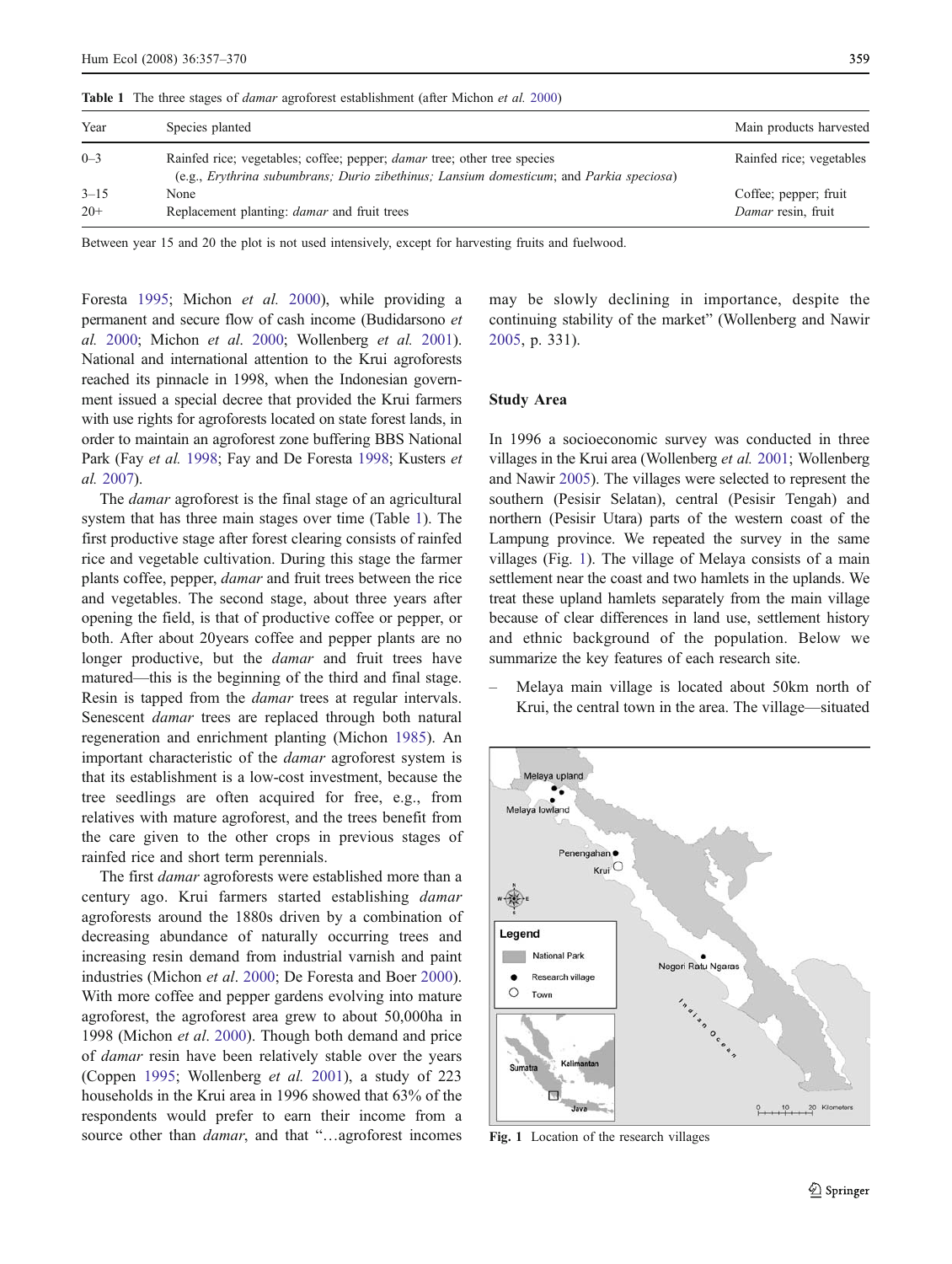along the main road from Krui to Bengkulu province in the north—has had good road access since 1992. There are rice paddies along the coast, and mature agroforests inland.

- The two Melaya upland hamlets are located northeast of the main village, close to Bukit Barisan Selatan (BBS) National Park. Administratively the hamlets are part of the village of Melaya. Whereas the inhabitants of the other research villages are predominantly native to the Krui area, the inhabitants of the upland hamlets are mostly Javanese. The hamlets were established in the late 1970s by Javanese immigrants, with permission of the customary leader of Melaya. Of the current upland population, 70% came to the region after 1980. Since 2000 the rate of in-migration declined. The hamlets are relatively remote, a few hours walking distance from Melaya main village along steep and muddy tracks through the agroforest. The hamlets are not accessible by motorized vehicles, except for heavy motorcycles with chained tires. Coffee and pepper cultivation is the dominant land use.
- Penengahan is the most central village, located less than 10km from Krui town. There are paddy rice fields near the coast and an extended area of agroforest inland, to the boundary of BBS National Park, and beyond in some places. Of all the study villages, Penengahan has the longest history of damar cultivation and trade.
- Negeri Ratu Ngaras is located about 65km south of Krui town. This part of the Krui area was opened up in 1996 with the construction of an asphalted road connecting the southern villages with Krui town. The road changed the village's access to the market considerably. Before its construction a trip from Negeri Ratu Ngaras to Krui would take several days, while now it takes only about two hours by public transportation. Negeri Ratu Ngaras has more paddy rice fields than the other research villages, because the area is much flatter. Next to paddy rice fields, the village has a large area of mature agroforest. Wollenberg et al. [\(2001](#page-14-0)) report that the process of establishing damar agroforests started later than in the other parts of the

| <b>Table 2</b> Population density in 1995 and 2003 |  |  |  |
|----------------------------------------------------|--|--|--|
|                                                    |  |  |  |

Krui area. The southern research village has a relatively weak tradition of damar management compared to the central and northern villages.

Table 2 shows the increased population density in the area between 1995 and 2003, based on figures provided by the Indonesian Central Bureau of Statistics (BPS). In the eight years covered by these figures, population density rose between 20% and 40%. Population density in the centre (Pesisir Tengah) is much higher than in the south (Pesisir Selatan) and north (Pesisir Utara). In the central part of the Krui area there is not much land left for agricultural expansion as the mature agroforest extends up to the steep slopes on high altitudes.

The Krui area, just like many other areas in Indonesia, experienced expansion of oil palm plantations. An Indonesian company entered the area in the mid 1990s persuading farmers to plant oil palm. Soon after that, communities, helped by a consortium of research institutions and NGOs, successfully resisted further expansion of oil palm (cf. Colchester et al. [2005](#page-13-0); Kusters et al. [2007\)](#page-13-0). Ekadinata et al. [\(2005](#page-13-0)) estimate that there are currently roughly 13,000ha of oil palm, all located in the south of the Krui area. There are no oil palm plantations located within the research villages.

### Methods

The 1996 questionnaire by Wollenberg et al. ([2001](#page-14-0)) included questions concerning household activities, income and agroforest management. Data on agricultural input and output were recorded per field and all income-related data were based on recall of the previous year. The researchers randomly sampled 20% to 25% of the population of each village, totalling 223 households. In early 2005 we returned to the same villages and repeated the survey. We randomly selected 25% of the households in each village, totalling 277 households. In addition to the survey we organized focus group interviews with adult men, adult women and adolescents in each settlement. We had in-depth interviews with nine farmers from other villages who had clearcut their agroforest. Also, between October 2004 and May 2005, we

|                             | South (Pesisir Selatan) |        | Central (Pesisir Tengah) |        | North (Pesisir Utara) |        |  |
|-----------------------------|-------------------------|--------|--------------------------|--------|-----------------------|--------|--|
|                             | 1995                    | 2003   | 1995                     | 2003   | 1995                  | 2003   |  |
| Square kilometers           | 2,100                   | 2,100  | 173                      | 173    | 634                   | 634    |  |
| People                      | 45,028                  | 63,146 | 36,492                   | 44,932 | 19.787                | 23,664 |  |
| People per $km^2$           | 21                      | 30     | 211                      | 260    | 31                    | 37     |  |
| $%$ change $95-03$<br>40.2% |                         |        |                          | 23.1%  |                       | 19.6%  |  |

Source: BPS 1996 and 2004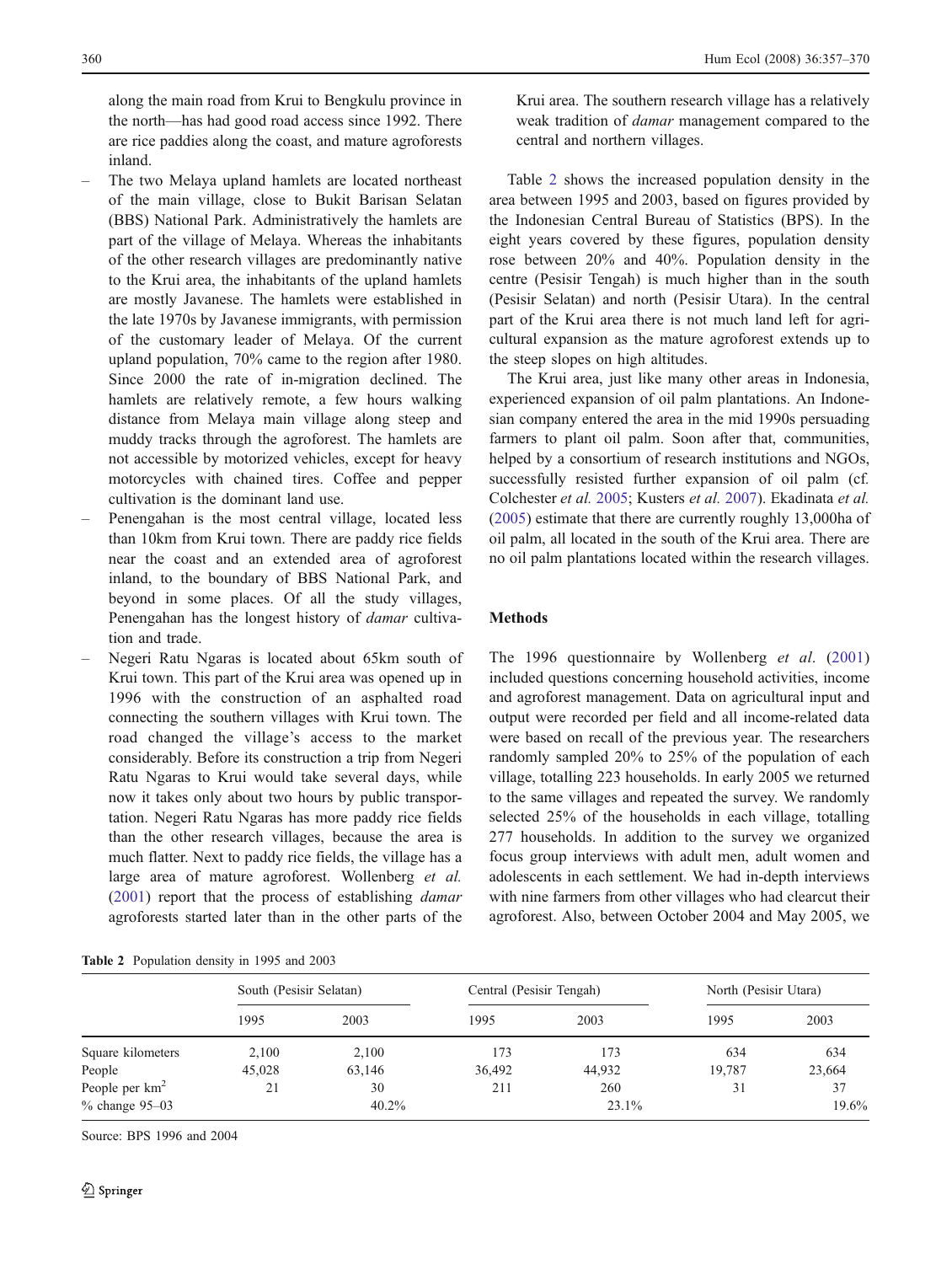<span id="page-5-0"></span>Table 3 Farmers' price (Rp/kg) for main commodities, in real 2004 terms

|        | 1995   | 2004  | Difference | $%$ change<br>1995-2004 |
|--------|--------|-------|------------|-------------------------|
| Damar  | 4,100  | 3,800 | $-300$     | $-7.3$                  |
| Coffee | 10,200 | 3,400 | $-6,800$   | $-66.7$                 |
| Pepper | 12,600 | 9,800 | $-2,800$   | $-22.2$                 |
| Rice   | 2,400  | 2,500 | 100        | 4.2                     |

Prices in real terms are calculated with the Consumer Price Index of Lampung as produced by the Indonesian Central Bureau of Statistics. The 2004 exchange rate: US  $$1 = Rp. 9,000$ 

conducted in-depth interviews with about 100 key informants, i.e., village leaders, traders, sawmill owners, NGO staff, forest rangers, and government officials.

With the 2005 survey we gathered data for a total of 811 agricultural fields (including agroforest plots), and for each field we recorded the local name of the patch in which it is located. Each patch—locally referred to as 'atar' and varying in size from 5 to 50ha—usually corresponds with a certain area of forest that was opened and cultivated by a group of households at around the same time. The location of each atar was later identified on detailed village maps during participatory mapping exercises. In this way we obtained the approximate location of all fields recorded in the 2005 survey. Some of the atar were identified within the boundaries of the National Park, and we used this to estimate the number of farmers with plots inside the protected area.

We compared income data for the years1995 and 2004. The 1995 income data were adjusted using the Consumer Price Index (CPI) of Lampung Province, as calculated by the Indonesian Central Bureau for Statistics to compare with 2004 data in terms of constant purchasing power. In this article we present incomes in Indonesian rupiah using real 2004 terms. In 2004 the currency rate was Rp. 9,000 for US \$1. Incomes presented are calculated as total revenues less cash costs. Costs measured included costs of hired labour, inputs such as fertiliser for rice fields, and transportation. The costs of self-employment were not counted. Total income included the monetary value of rice produced for the household's own consumption. For the analysis we divided the different income sources in five groups:

1. Damar agroforest. The bulk of the income from the damar agroforest comes from selling *damar* resin, while approximately 10% comes from the selling of fruits, such as durian (Durio zibethinus Murr.), duku (Lansium domesticum Corr.), and petai (Parkia speciosa Hassk.). The income from fruits is variable over the years, as some of these species have peak yields once every few years (Bouamrane [1996](#page-12-0)). A peak yield

may double the average household income for that year (De Foresta and Michon [1997\)](#page-13-0). None of the surveys reported here included a fruiting peak year.

- 2. Rice. This category includes both rainfed rice and paddy rice. Rice is primarily produced for own consumption. Only a few households produce surplus rice that is sold in the market (in 2004, 6% of the households occasionally sold rice). We used the farmgate price of rice (after harvesting) to calculate the monetary value of rice production.
- 3. Short term perennials (STP). STP are the major source of cash in addition to damar resin. Ninety-six percent of the income in this category comes from coffee and pepper.
- 4. Agricultural wage labour. This includes wages for assistance during rice harvests and wages for transporting and sorting damar resin.
- 5. Non-farm income. This category includes a wide variety of income sources, the most important ones being government employment (including teaching) and trade (including small shops).

To calculate income we used local farm-gate prices for commodities (Table 3). The main commodities in the research villages are damar resin, coffee and pepper. The real price per weight of damar resin and rice were almost similar in both years. The real prices for coffee and pepper on the other hand were much lower in 2004 compared to 1995. The real price for coffee dropped most dramatically. Data for coffee prices in the Krui area collected by Gaveau show that the real coffee price peaked in 1998, then declined up until 2002, after which it slowly started increasing again (Gaveau, personal communication) .

#### Results

The mean annual total household income is significantly lower in 2004 than in 1995 (Table 4). The average number of children per family did not change, but the average

Table 4 Difference in average household size and mean total income per year

| 1995       | 2004      | Sig.  |
|------------|-----------|-------|
| 6.94       | 6.58      | 0.150 |
| 6.17       | 5.42      | 0.020 |
| 11,743,160 | 9,815,881 | 0.033 |
|            |           |       |
| 2,116,571  | 2,078,190 | 0.841 |
|            |           |       |

<sup>a</sup> Including children that live outside the household, but did not yet start their own family

<sup>b</sup> Average number of people living with the head of the household under one roof, including the head of the household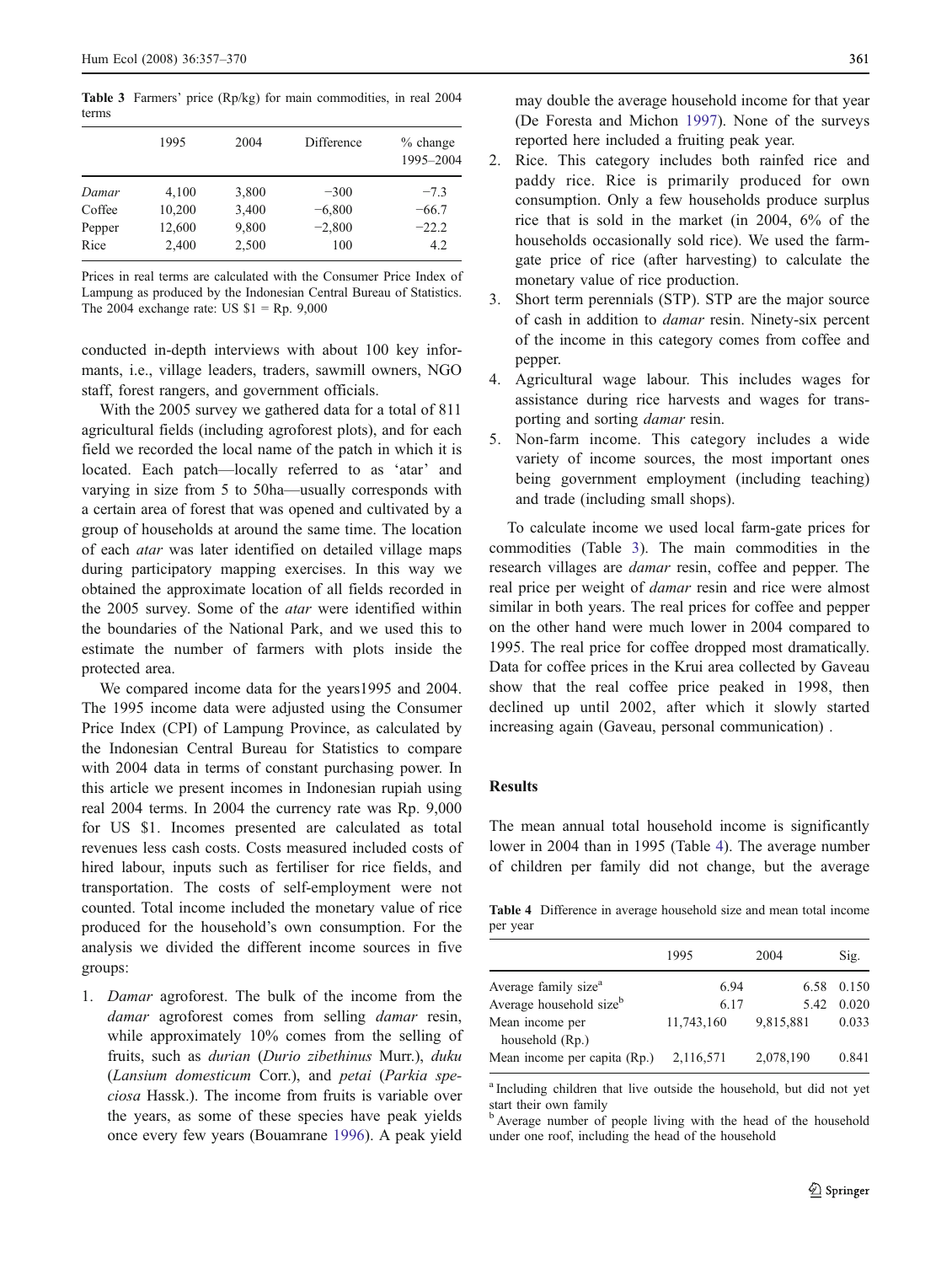



household size (the number of people living with the head of the household under one roof) decreased due to out migration of young household members to West Java. Therefore, the per capita income (calculated as income per person living with the head of the household) remained stable. The relative importance of rice, wage labour and non-farm activities was roughly similar in both years (Fig. 2), while there were larger differences in the relative importance of  $damar$  agroforest and STP.<sup>2</sup> These two sources of income seem to have some substitution effect between them. Below we will first explore the changing income from damar agroforest, after which we will look into the increasing importance of income from STP. We also assess the extent to which households are establishing and converting damar agroforests.

#### Decreasing Income from Mature Agroforests

The absolute annual household income from mature agroforest decreased significantly between 1995 and 2004 (Table [5](#page-7-0)). The mean size of mature agroforest per household did not change significantly (1.03ha in 1995 and 1.06ha in 2004) and the percentage of households with mature damar agroforest also remained stable (65% in 1995 and 64% in 2004). The small decrease in price of damar resin does not explain the decrease in mean household income from resin. Looking further into the possible reasons for the declining income we found that the resin production per hectare had decreased significantly (Table [5](#page-7-0)).

As traditional farmers' knowledge indicates that increased harvesting intensity reduces the long term productivity of a tree, we explored the relationship between resin productivity and the average period between two harvests. We found a positive relationship (Spearman's rho correlation coefficient =  $0.300$ ; sig =  $0.000$ ). Table [6](#page-7-0) shows that harvest intervals have shortened significantly over the last decade. Reduced harvest intervals over the last decade may thus be one of the reasons for the decline in production. Though we can not prove the causality, we hypothesize that shorter harvest intervals contribute to decreasing production by increasing the likelihood of pests (e.g., Massicus scapulatus) and diseases entering the tree (Lindgren [2004](#page-13-0)). This would lead to a weakening of the structural integrity of the tree, making it more susceptible to being blown over by the wind.

The trends of shortening harvest intervals and decreasing production are apparent in all villages, but the average harvest interval is significantly shorter and the average productivity is significantly lower in the southern research village compared to the other villages (Tables [5](#page-7-0) and [6](#page-7-0)). Key informants explained this by the relatively weak damar tradition in the southern village—the stronger the damar tradition in a village, the more emphasis there is on applying sufficiently long harvest intervals.

The reasons for shortening harvesting intervals were discussed in greater detail during focus group interviews with men (totalling approximately 60 participants). According to the respondents there are two reasons for shorter harvest intervals. Firstly, increased dependence on cash income, for example to pay for transport and kitchen needs, induces poor farmers to apply shorter harvest intervals to obtain immediate cash. Secondly, the longer a farmer waits to harvest, the more resin accumulates on the surface of the tree and the more likely it will get stolen. Increased occurrence of resin theft stimulates farmers to apply short harvest intervals. It confronts farmers with a 'tragedy of the commons' type of dilemma: "If I don't take it now, someone else will".

 $2$  The apparent stagnation in the non-farm sector is surprising as one would expect the importance of the non-farm sector to increase over time. We will address this in a separate article.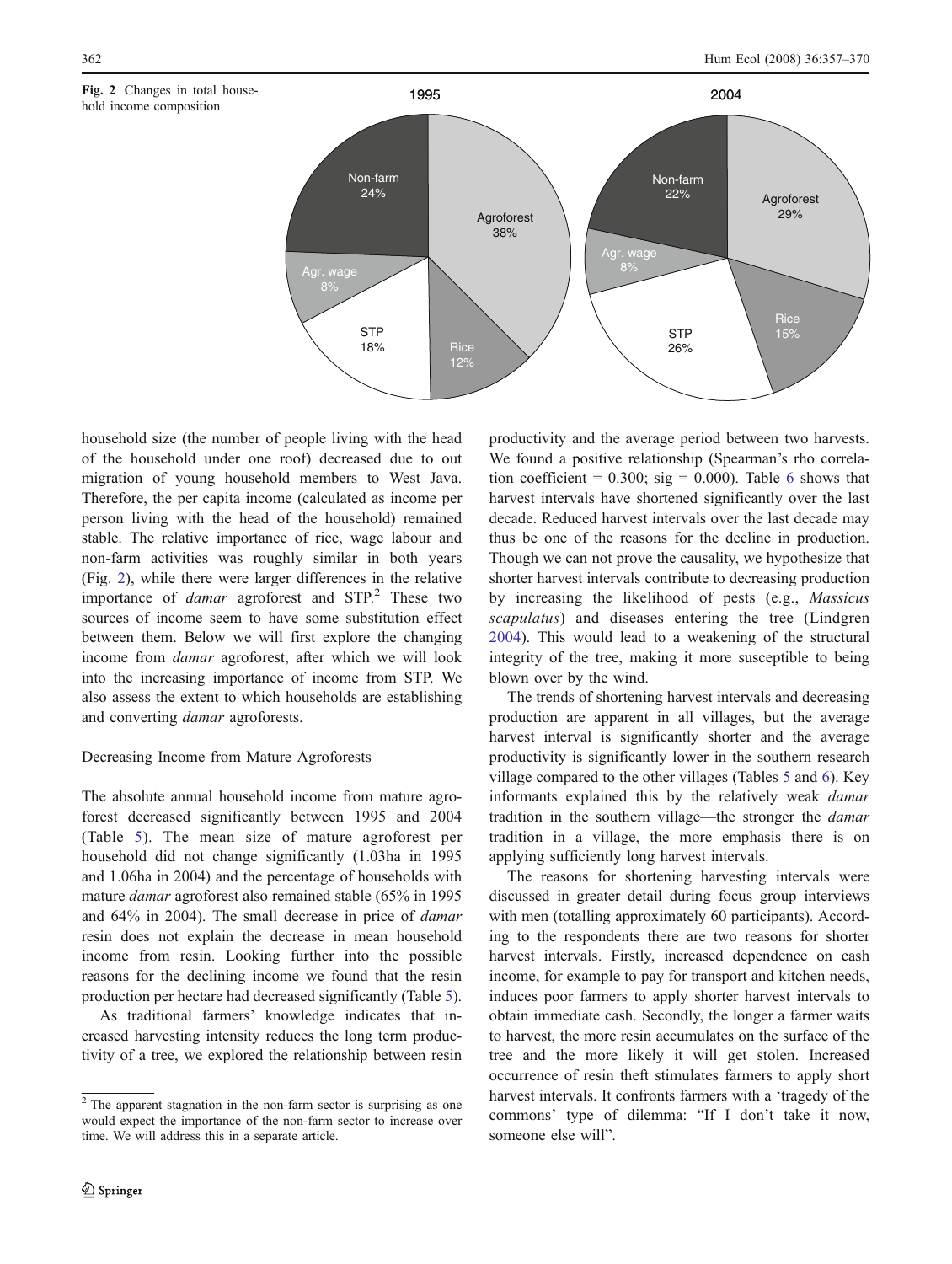|                                              | Melaya main (north) |       |       | Penengahan (centre) |       |       | NR Ngaras (south) |       |       | Total |       |       |
|----------------------------------------------|---------------------|-------|-------|---------------------|-------|-------|-------------------|-------|-------|-------|-------|-------|
|                                              | 1995                | 2004  | Sig.  | 1995                | 2004  | Sig.  | 1995              | 2004  | Sig.  | 1995  | 2004  | Sig.  |
| Total income agroforest $(\times 1,000$ Rp.) | 5.917               | 3.062 | 0.013 | 6,198               | 4,123 | 0.009 | 5,033             | 3,902 | 0.350 | 4.411 | 2.904 | 0.001 |
| Income from fruit $(\times 1,000$ Rp.)       | 805                 | 354   | 0.184 | 1.126               | 121   | 0.011 | 198               | 478   | 0.204 | 589   | 210   | 0.018 |
| Income from resin $(\times 1,000$ Rp.)       | 5.112               | 2.708 | 0.025 | 5.072               | 4.001 | 0.091 | 4,835             | 3,424 | 0.230 | 3.822 | 2.694 | 0.006 |
| Resin productivity (kg/ha per year)          | 1.410               | 870   | 0.052 | 1.508               | 957   | 0.000 | 795               | 675   | 0.377 | 1.362 | 857   | 0.000 |

<span id="page-7-0"></span>Table 5 Changing household income from mature agroforest

Upland hamlets are not included, because there are only few households with mature agroforest.

This brings us to a second reason for the decline in recorded yields, as resin theft obviously decreases the quantity of resin that can be harvested by the owner of the agroforest. It also implies that part of the produced damar (and the income thereof) remains unreported in the survey results. The adult men in each group interview agreed that: the occurrence of thievery had increased over the last decade, particularly after the years of the financial crisis; the main reasons for increasing levels of thievery are increasing population and increasing cash needs; and the main culprits are teenagers and unemployed young men. During individual in-depth interviews, some farmers shed a different light on the thievery issue. They suggested a relation with the erosion of the traditional distribution mechanism according to which the eldest son, who inherits the agroforest, is expected to provide for his extended family. In the context of the erosion of this tradition, thievery is said to occur particularly within extended families, i.e., the inheritor of the agroforest no longer feels obliged to provide support to the extended family, while the extended family still feels entitled to a share of the yield of their common ancestor's agroforest.

We also analyzed an additional data set on resin production in an experimental plot of mature agroforest established by De Foresta in the Krui area in 1993. De Foresta recorded the production of 81 trees on a monthly basis between February 1993 and February 1998. Throughout that period the resin was harvested with one-month intervals, which is the optimal harvest interval according to traditional farmers' knowledge. Thievery was no problem, because the collector lived immediately near the monitoring plot. The data show a significant progressive decline of the

Table 6 Mean harvest interval (weeks)

|                     | 1995 | 2004 | Sig.  |
|---------------------|------|------|-------|
| Malaya main (north) | 4.52 | 2.82 | 0.000 |
| Penengahan (centre) | 5.00 | 3.58 | 0.000 |
| NR Ngaras (south)   | 2.80 | 2.03 | 0.000 |
| Total               | 4.35 | 2.98 | 0.000 |

Upland hamlets are not included, because there are only few households with mature agroforest.

average annual yield of resin over the years, from 1,459g per tree in 1993 to 1,167g per tree in 1998. The decreasing productivity trend is common to all diameter classes, i.e., young trees are as affected as older ones. The decline could theoretically be because of a negative impact of the monthly harvest, but it could also be because of physiological factors. We suspect that the change of climatic conditions—in particular the high frequency of El Niño droughts in the last 15years (1991, 1994, 1997, 2003) may have contributed to the decline of resin production, but it would require extra research to confirm this relationship.

#### Increasing Importance of STP

Farmers' prices for coffee and pepper—the main STP cultivated in the Krui area—were lower in 2004 compared to 1995 (Table [3\)](#page-5-0). Because of the decreasing price, the average income per hectare of STP decreased significantly from Rp. 4,567,444 to Rp. 3,318,420 (ANOVA  $F = 3.958$ ;  $sig = 0.048$ ). The average area of STP per household did not change significantly, suggesting that there is no overall trend of expansion of the cultivated area per household. Still, the relative importance of income from STP to the total household income increased significantly (ANOVA  $F =$ 10.634; sig =  $0.001$ ). The rising importance of STP is related to the decreased absolute income from damar agroforests. Also, the rising importance of STP is related to a significant increase in households with STP fields (Table [7](#page-8-0)). We assume that pepper has been the dominant crop for expansion, not least because the price for pepper was exceptionally high during the years of the financial crisis (see "[Discussion](#page-10-0)"). Households that were cultivating rainfed rice in 1995 had converted these fields to coffee and pepper plantations in 2004. The decreasing percentage of households with rainfed rice is illustrative of the decreasing influx of migrants and increasing levels of out-migration.<sup>3</sup>

<sup>&</sup>lt;sup>3</sup> Overall income from rice remained stable, with decreased income from rainfed rice balanced by an increase in income from paddy rice, due to an increasing percentage of households with paddy rice in the southern research villages, made possible by the government supported construction of new paddy fields in the late 1990s.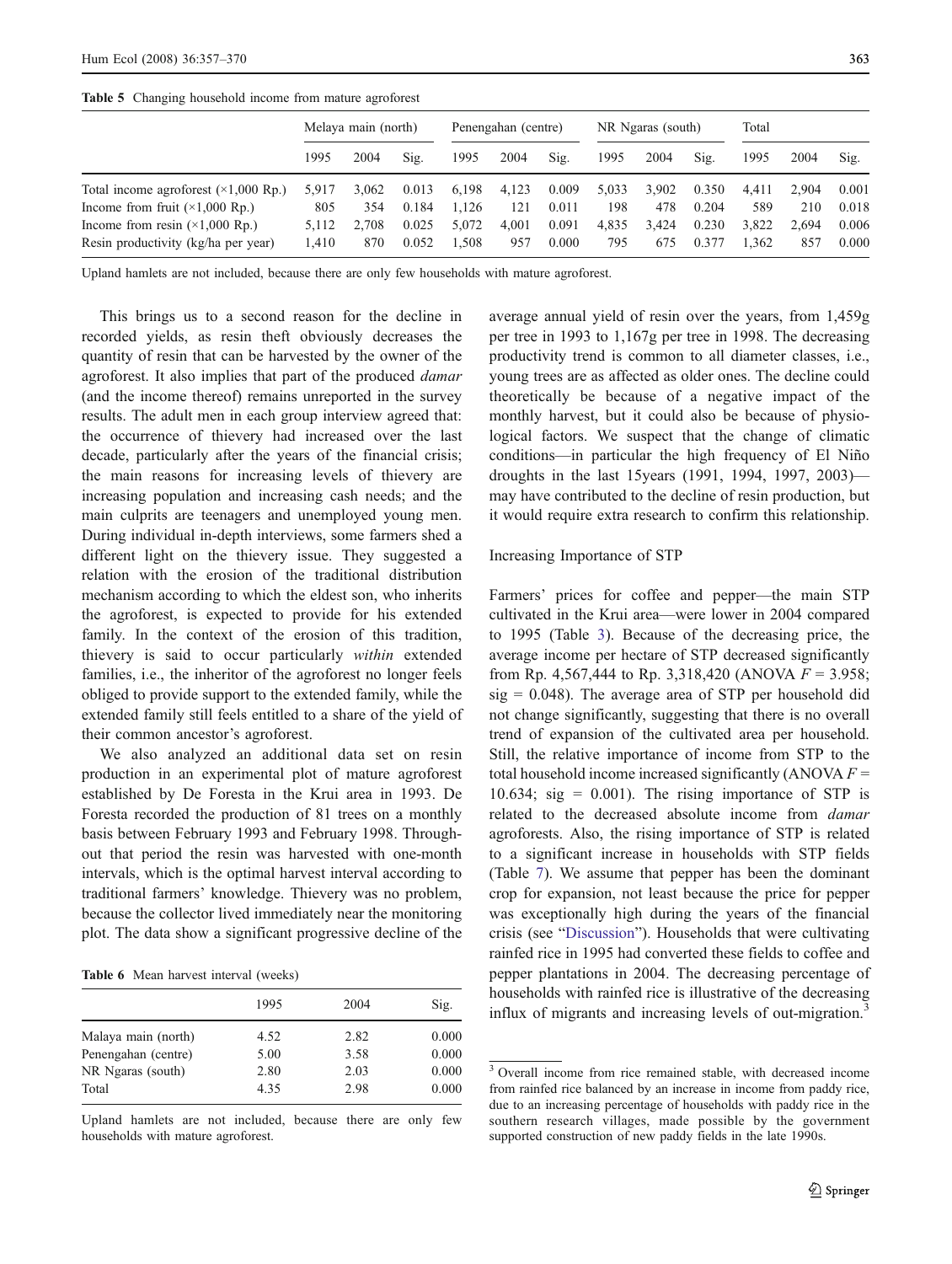|                     | Households with rainfed rice |                     | Households with paddy rice |             |                                    | Households with STP |             |         | Households with mature<br>agroforest |             |         |       |
|---------------------|------------------------------|---------------------|----------------------------|-------------|------------------------------------|---------------------|-------------|---------|--------------------------------------|-------------|---------|-------|
|                     | 1995 $(\%)$                  | $2004~(^{\circ}\%)$ | $\mathrm{Sig.}^*$          | 1995 $(\%)$ | $2004 \frac{\binom{6}{0}}{3}$ Sig. |                     | 1995 $(\%)$ | 2004(%) | Sig.                                 | 1995 $(\%)$ | 2004(%) | Sig.  |
| Melaya main (north) | 13                           | $\mathbf{0}$        | 0.025                      | 48          | 42                                 | 0.644               | 29          | 67      | 0.002                                | 84          | 87      | 0.751 |
| Melaya upl. (north) | 21                           | 11                  | 0.152                      | 38          | 38                                 | 000.1               | 81          | 97      | 0.006                                | 16          | 12      | 0.802 |
| Penengahan (centre) | 9                            | 4                   | 0.226                      | 51          | 46                                 | 0.549               | 51          | 56      | 0.550                                | 89          | 85      | 0.511 |
| NR Ngaras (south)   | 10                           |                     | 0.088                      | 73          | 85                                 | 0.102               | 17          | 22      | 0.626                                | 75          | 75      | 1.000 |
| Total               | 13                           | 5                   | 0.001                      | 52          | 52                                 | .000                | 49          | 61      | 0.009                                | 65          | 64      | 0.925 |

<span id="page-8-0"></span>Table 7 Proportion of households with agroforest, STP, rainfed rice, and paddy rice

\*Fisher's exact test (two-sided)

There also has been a trend of 'native' farmers opening up STP fields in addition to their mature agroforest. This was particularly clear in Melaya main village, where the proportion of households cultivating STP in addition to mature agroforest grew from 19% to 58%.

As mentioned above, there was no clear increase in the area of STP cultivated per household. Every year, however, new fields are opened by young farmers at the expense of fallow lands or natural forest. In the northern and southern

research villages, with relatively low population densities, there are still areas of fallow lands that are used for expansion of STP. Young farmers from the central village (Penengahan) who are looking for lands to start their own farm, however, are forced to move out of the village area because all arable lands within the village area are occupied. Consequently, the Penengahan respondents have fields spread over the Krui area, while the fields from the other respondents are concentrated in their own village area



Fig. 3 Location of agricultural areas per research village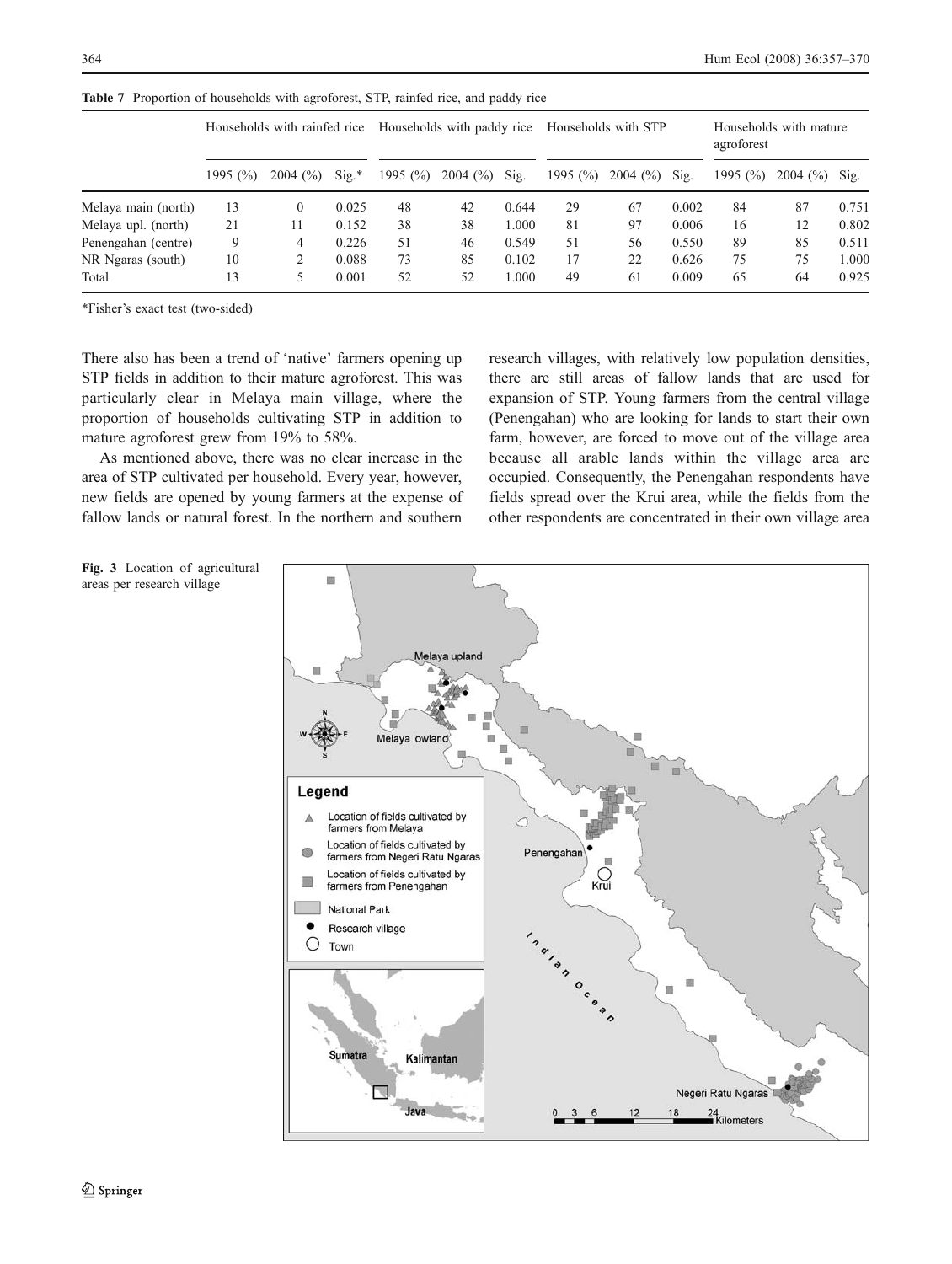|                     | STP cultivating<br>households that<br>planted young<br><i>damar</i> in STP fields |                                           | Households that ever<br>converted mature<br><i>damar</i> agroforest |   |
|---------------------|-----------------------------------------------------------------------------------|-------------------------------------------|---------------------------------------------------------------------|---|
|                     |                                                                                   | Frequency Percentage Frequency Percentage |                                                                     |   |
| Melaya main (north) | 24                                                                                | 80                                        | 2                                                                   |   |
| Melaya upl. (north) | 52                                                                                | 73                                        |                                                                     |   |
| Penengahan (centre) | 41                                                                                | 80                                        | 0                                                                   |   |
| NR Ngaras (south)   | 12                                                                                | 100                                       |                                                                     | 2 |
| Total               | 129                                                                               | 79                                        |                                                                     |   |

Table 8 Establishment and conversion of *damar* agroforest in 2004

(Fig. [3\)](#page-8-0). In 2004, 24% of the farmers from Penengahan had a field located in one of the patches that were later identified as being located within the National Park during the participatory mapping exercises. Encroachment is, amongst other things, made possible by payments to village heads (see Kusters et al. [2007](#page-13-0)). Land scarcity in Penengahan is not new. Reportedly, Penengahan farmers have been opening lands in other parts of the Krui area since the late 1960s. Since the 1980s the focus of agricultural expansion has been in the northern part of the Krui area.

#### Establishment and Conversion of Damar Agroforests

Does the declining absolute and relative profitability of damar agroforest have implications for people's land-use decisions, i.e., whether or not to plant damar seedlings in STP fields, and whether or not to convert mature agroforest to other uses? Related to damar tree planting behaviour, we found that 79% of the households with STP fields in 2004 had planted *damar* seedlings in their fields (Table 8). Also, in the Melaya upland hamlets, where the majority of the inhabitants are of Javanese origin, 73% of the STP cultivating households had planted damar. This was unexpected, because, according to the popular perception among the Krui natives, senior forestry officials in the district capital and conservation-oriented NGOs working in the Krui area, the Javanese migrants in the uplands had a tradition of monoculture coffee cultivation and had no interest in damar agroforestry (see Niimura [2000](#page-13-0), for an account of the possible role of outsiders promoting tree growing in these hamlets). We also addressed to what extent tree planting was influenced by tenure security, as it is often claimed that lack of tenure security impedes tree planting. Of the farmers with fields inside the National Park, 85% indicated having planted young damar in their fields. Thus, the lack of de jure tenure security does not imply that farmers refrain from establishing *damar* agroforests. Instead, tree planting partly functions as a way to claim or secure tenure (see Kusters et al. [2007](#page-13-0) for a more

detailed analysis of the relation between tenure security and tree planting).

With regard to the perception of youth towards agroforest practices we found that the adolescents present at the group interviews, without exception, preferred damar agroforestry over other land uses. However, agriculture (including agroforestry) was generally perceived as less attractive compared to city jobs. A possible reason for the relative attractiveness of damar agroforestry is the fact that mature agroforests allow for keeping tenure rights without demanding much work. Agroforest gardens can thus be kept as a future option while looking for work in cities.

Related to the conversion of mature agroforest, Table 8 shows that only 1% of the 277 households surveyed in 2005 indicated having ever clearcut a mature damar agroforest. Though these results may be slightly biased due to the social taboo on clearcutting damar agroforest, the responses by farmers seem to indicate that mature agroforests are for the moment generally being maintained in the research villages included in our survey. Asking the 166 farmers with mature agroforest in 2005 for their plans in the coming ten years, 90% said they intended to maintain their agroforests. We also asked all respondents in the 2005 survey about their predictions regarding the overall agroforest area in their village. Here a more mixed picture appeared, with 34% of the 277 respondents predicting the agroforest area would decrease in the coming ten years as the result of clearcutting. The difference may be indicative of the social taboo associated with damar cutting. Farmers seem reluctant to acknowledge their own conversion as a possibility in the future, though they acknowledge that others might do so.

According to our survey results farmers in the research villages are not converting mature damar agroforest to other land uses. We did, however, observe several clearcut agroforests in the southern part of the Krui area. These cleared plots belonged to farmers from southern villages not falling within our survey. We interviewed nine farmers who had clearcut their agroforests and replaced them with STP. As reason for conversion they indicated: (1) declining production of resin; and (2) rising price and demand for damar timber. The farmers used the money to purchase expensive consumer goods, such as motorcycles, or to invest in other productive activities, such as the purchase of a cart to transport fruit and timber.

In the southern Krui area, village leaders, damar traders, as well as timber traders indicated their expectation that conversion rates would increase in the near future. Several of these key informants referred to the emerging trend as the "tsunami of damar logging". At the same time, these respondents stressed that farmers are not likely to abandon the practice of planting damar tree seedlings in STP gardens. Indeed, we found that seven out of the nine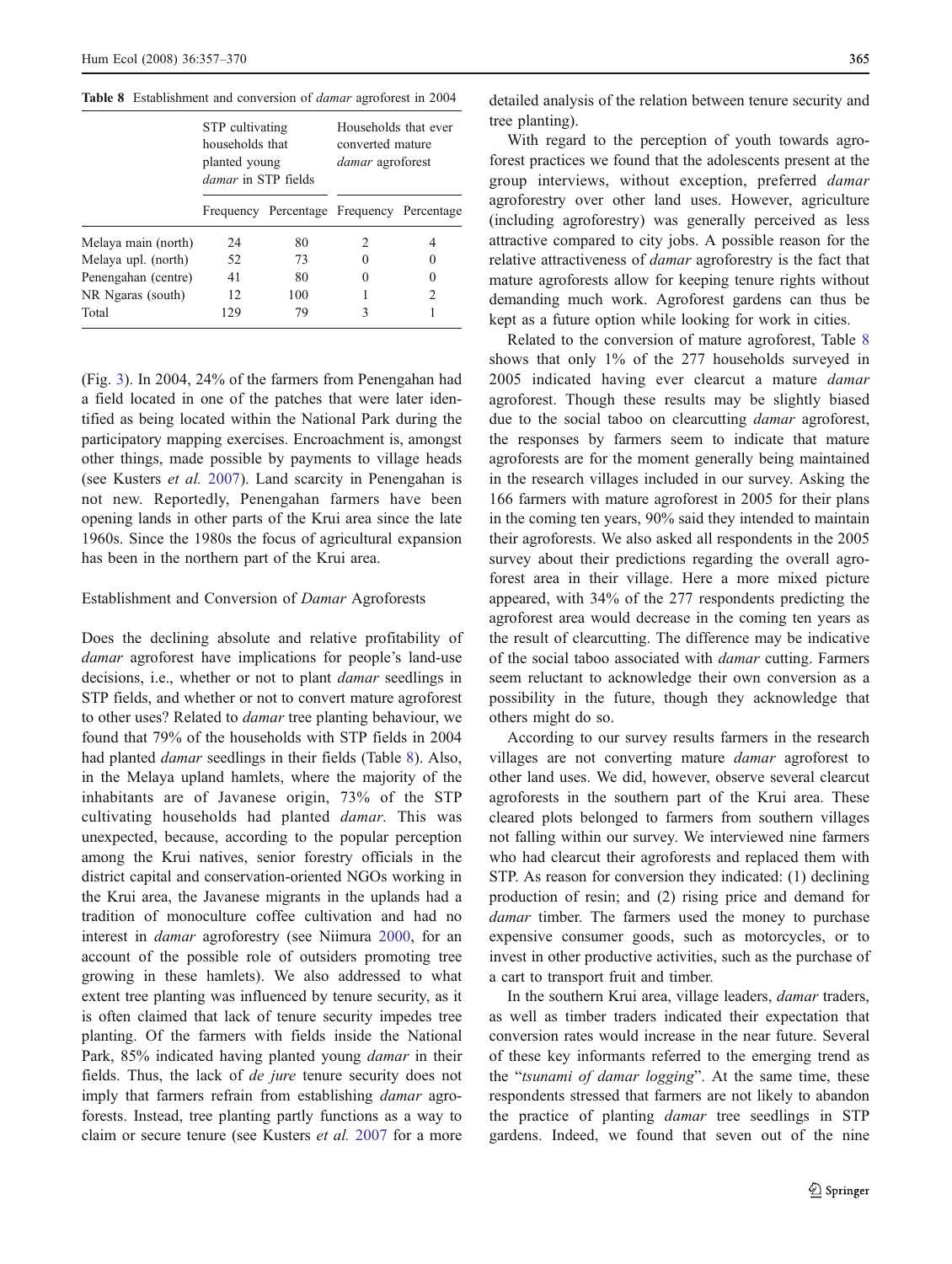<span id="page-10-0"></span>farmers who had converted their mature agroforest had already planted damar and fruit tree seedlings in their newly established STP gardens. In other words, they are starting the process of damar agroforest establishment.

It is no coincidence that the conversion of mature *damar* agroforest was observed in the south. As was mentioned earlier, the mean resin production per hectare is significantly lower in the southern research village, which seems related to the relatively weak damar tradition. Furthermore, in the villages with a relatively long history of damar cultivation and a strong damar-related tradition—the central and northern research sites—unwritten traditional rules prohibit the cutting of productive damar trees for commercial purposes. In these villages there is a strong notion of heritage. There is not only a social taboo on cutting the trees planted by the forefathers but also a social obligation to maintain the agroforest for future generations. The lack of such a traditional conservation ethic in the south means that there is less social pressure to maintain the mature agroforest and no traditional taboo on clearcutting mature agroforest. There are more factors that help explain the difference between the south and the rest of the area. First, it is difficult for southern farmers to get financial credit from wealthy traders from central Krui due to the lack of social capital between the south and the centre (related to the fact the south was until recently isolated from the rest of the Krui area). For purchasing expensive goods the southern farmers thus have little choice but to sell their damar timber. Second, in the more hilly central and northern parts of the Krui area there are fewer wet rice fields compared to the south, and the income from *damar* resin is therefore more important for food security, i.e., to purchase rice (cf. Wollenberg et al. [2001](#page-14-0)). When an income-earning activity plays an important role in providing food security, people are more likely to maintain that activity. Also, the relief of the terrain in the north makes it more difficult and expensive to extract timber.

#### Discussion

In mid-1997 Indonesia was hit by a financial crisis, and the rupiah decreased in value against the US dollar from Rp. 2,400 in July 1997 to an average of Rp. 8,300 between September 1997 and September 1999. The depreciation of the rupiah meant a sudden increase in prices for export commodities. The net results for export commodity producing farmers, however, varied. For some export commodities, like rubber, the price did not rise as much as the cost of living, and there was no increase in purchasing power. Coffee and pepper producers were more fortunate. The price for pepper in particular rose spectacularly. During the years of the financial crisis, the high prices

boosted the local economy in the Krui area. In line with Sunderlin et al. ([2001\)](#page-14-0), we assume that most of the expansion of short-term perennials (STP) in the Krui area that we recorded between 1995 and 2004 took place as a reaction to the high prices—possibly facilitated by the relaxation of encroachment control after the fall of Suharto. Small farmers decided to clear land for coffee and pepper cultivation, following the example of fellow villagers who were suddenly earning very high incomes. The sudden increase in purchasing power and consequent increased consumption possibilities, in combination with the start of political reforms, fueled future expectations of the Krui communities. This is likely to have been particularly so in the southern research village, that had only recently been 'opened up' to the outside world. In the years following the crisis, the normalizing exchange rate and decreasing world prices caused incomes to drop again.<sup>4</sup> The cash income per hectare of STP decreased, but (consumption) aspirations may not have decreased. We believe that these dynamics have reinforced trends that are at odds with traditional norms and rules, namely cutting damar trees for timber and damar resin thievery.<sup>5</sup>

The survey results showed that, overall, *damar* agroforests were maintained in the research villages between 1995 and 2004. The most likely land-use alternative for damar agroforest is conversion to STP such as coffee, pepper, and more recently introduced STP such as oranges.<sup>6</sup> Our survey results showed that mean net returns (excluding costs of self-employment) per hectare of mature agroforests were significantly higher than those of STP fields in 1995 (Rp. 5,523,139 and Rp. 4,567,444 respectively) and that they were more or less equal in 2004 (Rp. 3,273,899 and Rp. 3,318,420 respectively). Budidarsono et al. [\(2000](#page-12-0)) found that labour requirements for the productive stage of the coffee and pepper gardens are much higher than that of mature agroforest management. This suggests that, even though the returns to land of damar agroforests are decreasing, they are still economically competitive with STP cultivation in terms of returns to labour. All the more so, considering there were no peak fruit harvests recorded in our datasets (see Bouamrane [1996\)](#page-12-0). It is thus not surprising that farmers are still establishing new agroforests, by planting trees in their STP gardens. Another

<sup>4</sup> Increased local supply of STP may also have had a local price effect.  $5$  Wollenberg *et al* ([2001\)](#page-14-0) indicated that theft was a problem in 1995 as well, and that it was a reason to harvest more regularly. In the group interviews conducted in 2005, however, it was emphasized that thievery increased immediately after the financial crisis, associated with increased unemployment of young men.

<sup>6</sup> Depending on the strategy of the oil palm company that is present in the Krui area, oil palm may (re-) emerge as a tempting land-use alternative to farmers in the Krui area in the future.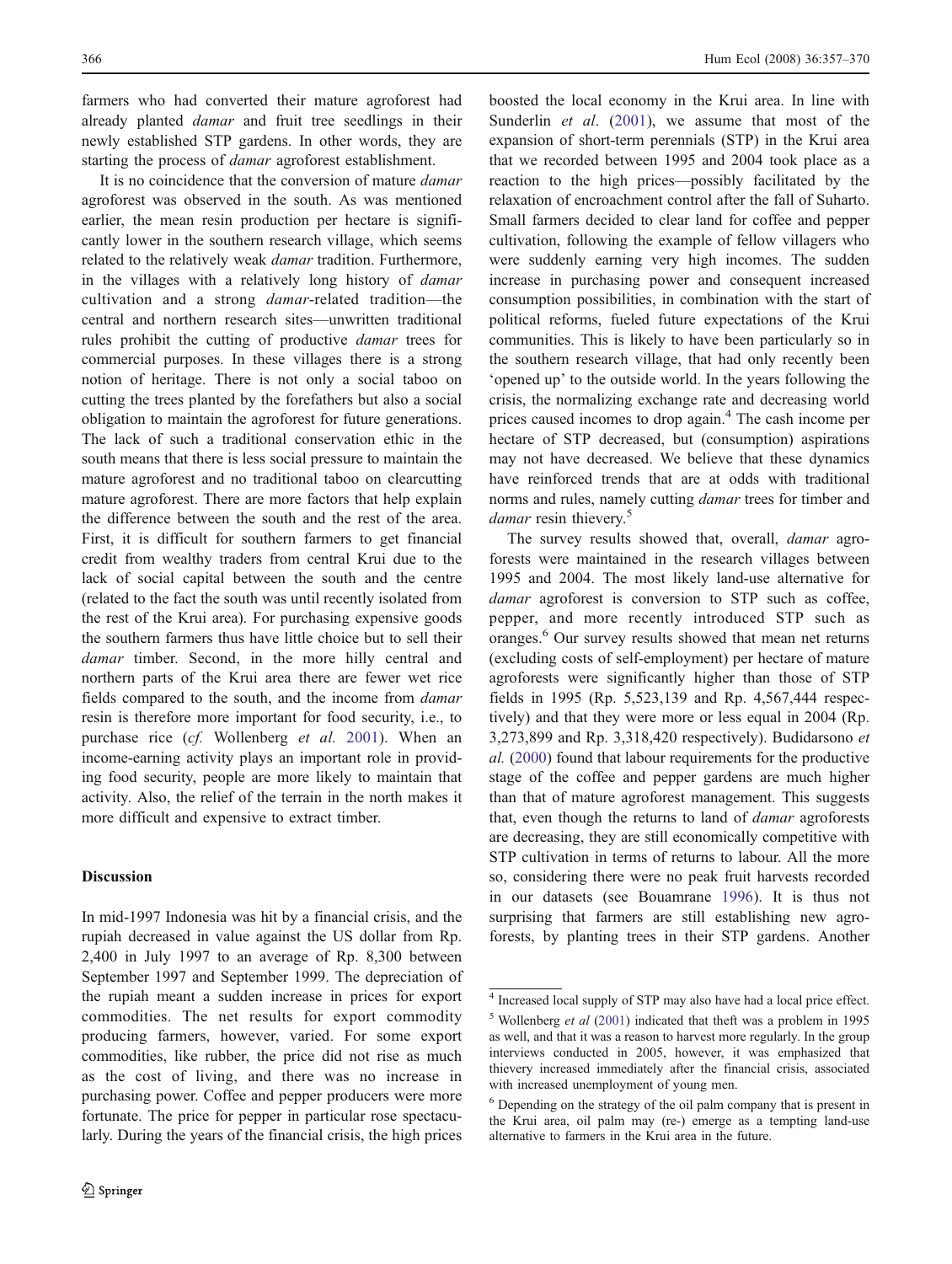advantage of mature agroforest management over STP cultivation is that damar income is spread over the year as opposed to the seasonal and risky income from STP. There are also non-financial factors that help explain the damar agroforest's maintenance. In the villages with a relatively long history of *damar* cultivation farmers are more reluctant to convert. These findings converge with the findings of Wollenberg et al. ([2001\)](#page-14-0) who found that considerations of cash income alone did not suffice to explain farmers' agroforest management behaviour.

Even though damar production is characterized by a relatively stable market and price, there are indications that farmers are increasingly tempted to cash in on *damar* timber, being pushed by decreasing resin productivity, while being pulled by the large sums of money offered by traders for the timber of an agroforest plot. There may be a certain threshold of profitability of the damar agroforest, under which farmers are likely to prefer to sell their timber. Considering prices and demand for damar timber are on the rise, while resin productivity is declining all over the research area, conversion may not remain restricted to the southern Krui area. If current trends continue, it is questionable whether the traditional agroforest conservation ethic in the central and northern research villages will be stronger than the temptation of immediate cash. Moreover, the long-term profitability of harvesting timber and cultivating short term perennials could turn out to be higher than maintaining the mature agroforest and there are indications that an increasing number of farmers is starting to think along these lines. However, regardless of the likelihood of increased levels of conversion of mature agroforest in the area, there are no indications that people are abandoning tree-planting practices. Whether or not farmers will continue tree-planting practices in the future will depend on (1) the emergence of alternative land-use options that can tempt farmers to abandon agroforestry practices and switch to monocultures (e.g., oil palm); and (2) the extent to which the profitability of mature damar agroforests can be maintained or increased.

Increasing the profitability of the damar agroforest could be an incentive for farmers to refrain from clearcutting mature agroforests. This would have beneficial effects for the environment, as the zone with mature agroforest has important on-site and off-site environmental values. Considering the rising price and demand for *damar* timber, selective timber extraction may offer an opportunity without endangering the overall system (e.g., De Foresta and Michon [1993;](#page-13-0) Petit and De Foresta [1997](#page-13-0)). The damar farmers of the Krui area have a long history of tree management, and their agroforests provide regular cash income from a non-timber product. These characteristics offer opportunities for selective logging of timber, but this may require extra incentives to stimulate long-term strategies, instead of short-term profit maximizing. Indeed, the risk is that cutting for commercial timber, once started, may be difficult to stop. Increasing the returns to land of the mature agroforest could (theoretically) also be achieved through: the introduction of commercial shade-tolerant species; lifting the market price of damar resin (for example through price arrangements and developing green niche markets); and payments for the damar agroforest's environmental services. Payments for Environmental Services are increasingly receiving attention as a mechanism to reward farmers who ensure the maintenance of services that are important for the society at large. Partnerships between local farmers, businesses, national NGOs and international donors could be instrumental in developing such mechanisms (Ros-Tonen [2007\)](#page-14-0). Our findings suggest, however, that any strategy aimed at improving the profitability of damar agroforests would need to be combined with efforts to prevent thievery so as to enable farmers to apply longer harvest intervals. Longer intervals are expected to help to maintain the agroforest's productivity. And, more concretely, longer intervals improve the resin's quality, resulting in higher prices per kilogram of resin. This is supported by recent research by Van Lakerveld [\(2007](#page-14-0)) and Meissner [\(2007](#page-13-0)) who stress that the most effective way to increase farmers' incomes would be to focus on the production of higher quality damar.

Higher returns per unit of agroforest may help to maintain the agroforest. Maintenance of the mature agroforest does, however, not prevent agricultural expansion at the expense of natural forest. Young farmers who do not inherit their father's agroforest are opening new fields which will evolve into mature *damar* gardens over time. In essence, the situation encountered in 2004 is not much different from the situation described by Mary and Michon [\(1987](#page-13-0)), who concluded that agroforests were not preventing farmers from driving back the natural forest. Such agricultural expansion in the Krui area cannot be seen out of the context of the traditional inheritance system, according to which the bulk of the property goes to the eldest son in order to avoid land division, and younger sons need to find new lands themselves (Mary and Michon [1987](#page-13-0)). Some authors suggest that in a situation of land scarcity, increasing the returns to land would decrease pressure on remaining areas of natural forest (cf. Mellor [2002\)](#page-13-0). But, under the current inheritance system and the demographic pressure in the research area, increasing the returns to land is not likely to decrease pressure on remaining forest. Indeed, it could even increase when the higher level of income is used to invest in agricultural expansion.

Without enforced protection, agricultural expansion at the expense of the BBS National Park is likely to continue, and new agricultural fields that are opened within the boundaries of the National Park are likely to evolve into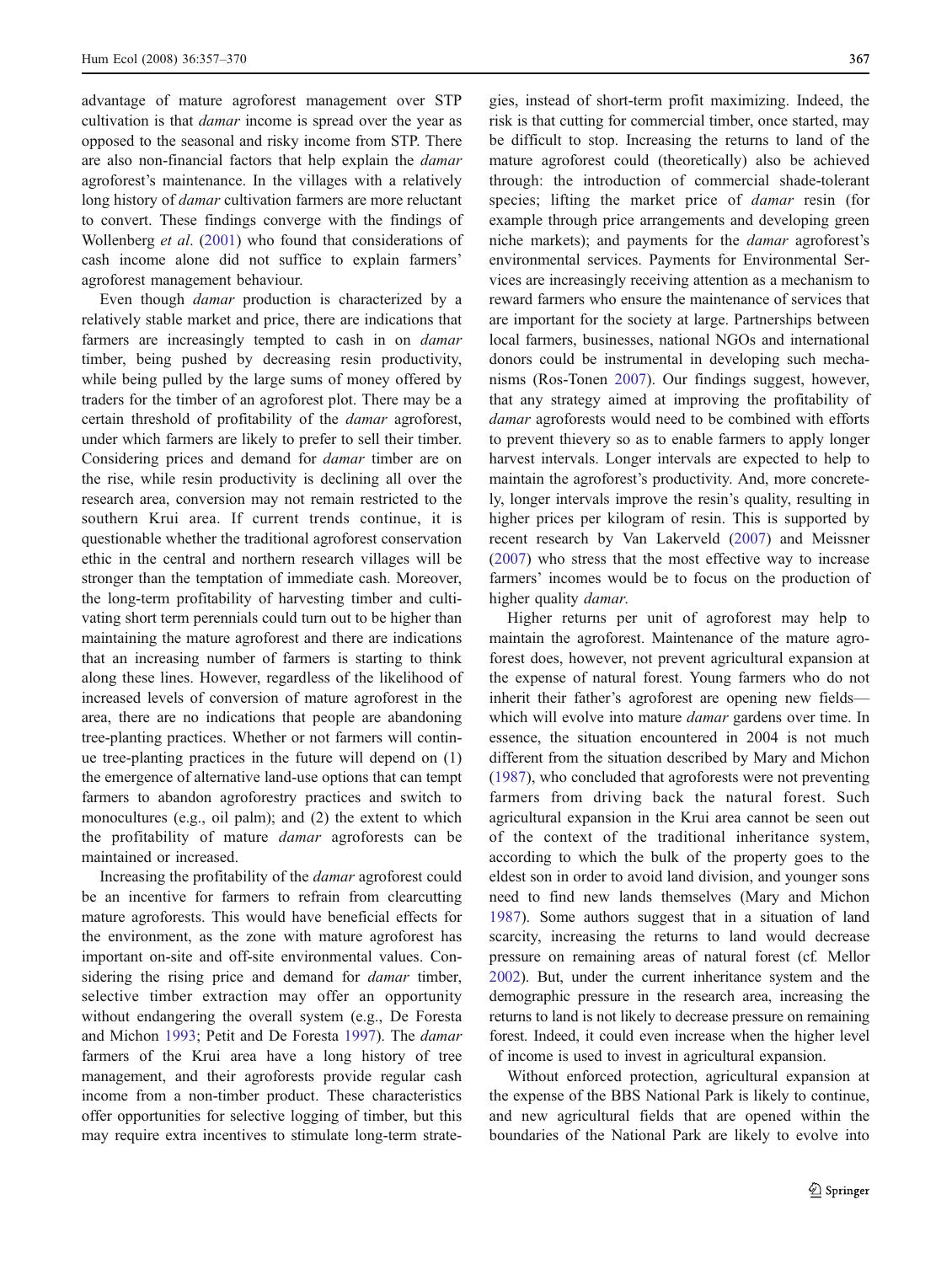<span id="page-12-0"></span>agroforests over time. This situation confronts the government with a complicated choice, i.e., whether to allow expansion of agriculture and stimulate the development of agroforests at the expense of one of the last few remnants of natural rain forest in Sumatra, or to enforce protection of the National Park, thereby restricting agricultural expansion and limiting the livelihood options of local communities. The latter is likely to result in park-community conflicts if not combined with significant efforts to support local incomes.

#### **Conclusions**

Comparing household survey data of 1995 and 2004 we found that the income from mature agroforests remained the most important source of income. Farmers did not convert mature damar agroforest at any significant scale, and continued to introduce tree seedlings in their STP gardens. There are indications that the near future will bring increased levels of conversion of the agroforests, but we found no indications that increased levels of conversion would mean a fast transition to specialized plantation management.

The choice of whether or not to convert mature agroforest is influenced by financial push and pull factors and by the strength of traditions that favour agroforest conservation. The most important factor that may drive conversion is the financial opportunity provided by the timber industry. There are two main counterbalancing factors: First, there is the financial attractiveness of damar agroforest management compared to other land uses—not only in terms of risk avoidance, and income spreading over the year, but also in terms of returns to land and returns to labour. Second, there are the existing (but weakening) customary rules that favour agroforest conservation.

It is increasingly argued that agroforests have potential to reconcile rural development and biodiversity conservation. On the basis of our study we conclude there is scope for agroforest systems to provide an alternative rather than a transition to specialized plantation management. However, as many rural communities are confronted with increasing dependency on cash income for daily needs, the future of complex agroforest systems will depend mainly on their financial competitiveness with land-use alternatives. Also, the relation between agroforest promotion and biodiversity conservation is not always straightforward. Agroforest systems may provide important environmental services, but their development does not prevent agricultural pressure on protected areas in situations of relative land scarcity—in the Krui case, developing new agroforests now often means destroying protected forest. Conservation practitioners thus may need to find a compromise between enforced protection, allowing agricultural expansion while promoting

agroforest development, and supporting other incomegenerating activities of farmers.

The Krui case presents several lessons. It shows that commercialization of timber may emerge as an opportunity for agroforest farmers, but may at the same time be the main threat to maintenance of standing agroforests. It also provides an example of how the productivity of agroforest systems may be influenced by both physiological factors and management practices. The latter may in their turn be rooted in sociocultural changes such as the erosion of traditions. The Krui case underlines that interventions to support complex agroforest systems should start with the identification of local problems and opportunities. One of the key problems in the Krui area is highly context specific, namely thievery and its impact on the length of harvest intervals. Before considering the possibilities of popular blueprint concepts like 'green niche markets' and 'Payments for Environmental Services', such local problems would need to be addressed. Another lesson would be that historical events, like the Asian financial crisis, can have a long-term effect by shifting behaviour patterns. Lastly, the perception of a land-use system depends on whether one looks at the system at one point in time, or whether one places the system in its dynamic context. From a broader perspective clearcutting activities may be part of a larger cycle—cashing in on trees planted by previous generations, while planting trees for future generations.

Acknowledgement The study was financially supported by CIFOR and is part of PhD research funded by the Universiteit van Amsterdam. We thank two anonymous reviewers for their useful comments. We also thank Patrice Levang for comments on an earlier version of the paper and the NGOs LATIN, WALHI, LPSd Beguai Jejama, YBWS and PMPRD for assisting the fieldwork.

Open Access This article is distributed under the terms of the Creative Commons Attribution Noncommercial License which permits any noncommercial use, distribution, and reproduction in any medium, provided the original author(s) and source are credited.

#### References

- Ashley, R., Russell, D., and Swallow, B. (2006). The Policy Terrain in Protected Area Landscapes: Challenges for Agroforestry in Integrated Landscape Conservation. Biodiversity and Conservation 15: 663–689.
- Belcher, B., Michon, G., Angelsen, A., Ruiz-Perez, M., and Asbjornsen, H. (2005). The Socioeconomic Conditions Determining the Development, Persistence, and Decline of Forest Garden Systems. Economic Botany 59: 3245–253.
- Bouamrane, M. (1996). A Season of Gold: Putting a Value on Harvests from Indonesian Agroforests. Agroforestry Today 8: 18–10.
- Budidarsono, S., Arifatmi, B., De Foresta, H., and Tomich, T. P. (2000). Damar Agroforest Establishment and Sources of Livelihood. A Profitability Assessment of the Damar Agroforest System in Krui, Lampung, Sumatra, Indonesia, Southeast Asia policy Research Working Paper, no. 17, ICRAF, Bogor.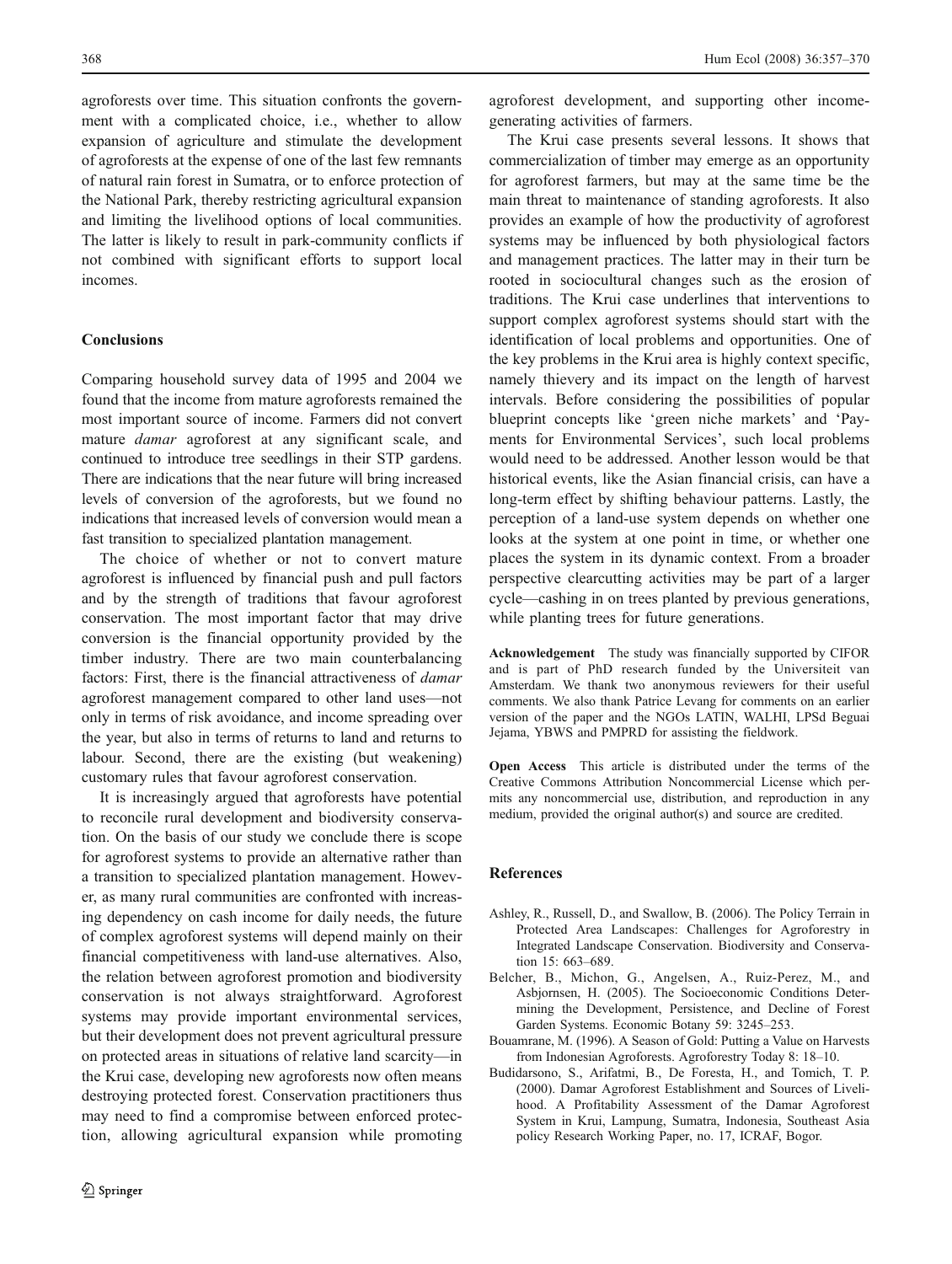- <span id="page-13-0"></span>Colchester, M., Ekadinata, A., Fay, C., Pasya, G., Situmorang, L., Sirait, M. T., Van Noordwijk, M., Cahyaningsih, N., Budidarsono, S., Suyanto, S., Kusters, K., Manalu, P., and Gaveau, D. (2005). Facilitating agroforestry development through land and tree tenure reforms in Indonesia, ICRAF Southeast Asia Working Paper no. 2005\_2, ICRAF, Bogor.
- Coppen, J. J. W. (1995). Gums, resins and latexes of plant origin, Non-Wood Forest Products 6. Food and Agriculture Organization of the United Nations (FAO), Rome.
- De Foresta, H., and Michon, G. (1993). Creation and management of rural agroforests in Indonesia: potential applications in Africa. In Hladik, C. M., Pagezy, H., Linares, O. F., Hladik, A., Semple, A., and Hadley, M. (eds.), Tropical Forests, People and Food: Biocultural Interactions and Applications to Development. UNESCO and the Parthenon Publishing Group, Paris, pp. 709–724.
- De Foresta, H., and Michon, G. (1997). The Agroforest Alternative to Imperata Grasslands: When Smallholder Agriculture and Forestry Reach Sustainability. Agroforestry Systems 36: 1–3105–120.
- De Foresta, H., and Boer, E. (2000). Shorea javanica Koord. & Valeton. In Boer, E., and Ella, A. B. (eds.), Plant Resources of South-East Asia. No. 18: Plants Producing Exudates. Backhuys Publishers, Leyden, pp. 105–109.
- De Jong, W. (2002). Forest Products and Local Forest Management in West Kalimantan, Indonesia: Implications for Conservation and Development, Tropenbos-Kalimantan Series 6. Tropenbos International, Wageningen.
- Durst, P. B., Brown, C., Dacio, H. D., and Ishikawa, M. (eds.) (2005). In Search of Excellence. Exemplary Forest Management in Asia and the Pacific, Regional Community Forestry Training Center for Asia and the Pacific, Food and Agriculture Organization of the United Nations Regional Office for Asia and the Pacific (FAO), Bangkok.
- Ekadinata, A., Kusters, K., Widayati, A., Gaveau, D., and Aslan (2005). Landcover dynamics in West Lampung, Sumatra, Indonesia, Technical report submitted for ICRAF Internal Workshop: Impact Study of ICRAF Land and Tree Tenure Programme, Bogor, 1–2 August 2005, ICRAF, SEA Regional Office. [http://www.worldagroforestry.org/sea/Publications/](http://www.worldagroforestry.org/sea/Publications/searchpub.asp?publishid=1283) [searchpub.asp?publishid=1283](http://www.worldagroforestry.org/sea/Publications/searchpub.asp?publishid=1283).
- Fay, C. and De Foresta, H. (1998). Progress Towards Increasing the Role Local People Play in Forest Lands Management in Indonesia. Paper prepared for the Workshop on Participatory Natural Resource Management in Developing Countries, Mansfield College, Oxford, 6–7 April 1998.
- Fay, C., De Foresta, H., Sirait, M., and Tomich, T. P. (1998). A policy breakthrough for Indonesian farmers in the Krui damar agroforests. Agroforestry Today 10: 225–26.
- García Fernández, C. (2004). Benzoin, a resin produced by Styrax trees in North Sumatra Province, Indonesia. In Kusters, K., and Belcher, B. (eds.), Forest Products, Livelihoods and Conservation. Case Studies of Non-Timber forest Product Systems. Volume 1—Asia. Center for International Forestry Research (CIFOR), Bogor.
- Garrity, D. (2004). Agroforestry and the Achievement of the Millennium Development Goals. Agroforestry Systems 61: 5–17.
- Garrity, D., Okono, A., Grayson, M., and Parrott, S. (eds.) (2006). World Agroforestry into the Future, World Agroforesty Centre, Nairobi.
- Gaveau, D. L. A., Wandono, H., and Setiabudi, F. (2007). Three Decades of Deforestation in Southwest Sumatra: Have Protected Areas Halted Forest Loss and Logging, and Promoted Regrowth? Biological Conservation 134: 2007495–504.
- Godoy, R., and Lubowski, R. (1992). Guidelines for the Economic Valuation of Non-timber Tropical Forest Products. Current Anthropology 33: 4423–433.
- Gouyon, A., De Foresta, H., and Levang, P. (1993). Does "Jungle Rubber" Deserve its Name? An Analysis of Rubber Agroforestry Systems in Southeast Sumatra. Agroforestry Systems 22: 181–206.
- Henley, D. (2005). Agrarian Change and Diversity in the Light Of Brookfield, Boserup and Malthus: Historical Illustrations from Sulawesi, Indonesia. Asia Pacific Viewpoint 46: 2153–172.
- Kusters, K., De Foresta, H., Ekadinata, A., and van Noordwijk, M. (2007). Towards Solutions for State vs. Local Community Conflicts Over Forestland: The Impact of Formal Recognition of User Rights in Krui, Sumatra, Indonesia. Human Ecology 35: 4427–438.
- Lindgren, M. (2004). Management of Damar Trees Shorea Javanica to Prevent Damage Caused by Longhorn Beetles (Coleoptera; Cerambycidae) in Sumatra. Swedish University of Agricultural Sciences, Uppsala.
- Mary, F., and Michon, G. (1987). When Agroforests Drive Back Natural Forests: A Socio-Economic Analysis of a Rice-Agroforest System in Sumatra. Agroforestry Systems 5: 27–55.
- McNeely, J. A., and Schroth, G. (2006). Agroforestry and Biodiversity Conservation—Traditional Practices, Present Dynamics, and Lessons for the Future. Biodiversity and Conservation 15: 549– 554.
- Meissner, L. (2007). The Damar Trade Chain—Relations of Trust and Power, MSc thesis, University of Amsterdam.
- Mellor, J. W. (2002). Poverty Reduction and Biodiversity Conservation: The Complex Role for Intensifying Agriculture. WWF Macroeconomics Program Office, Washington, DC.
- Michon, G. (1985). De l'homme de la forêt au paysan de l'arbre: agroforesteries indonésiennes, PhD thesis, Université des Sciences et Techniques du Languedoc (USTL), Montpellier.
- Michon, G. (2005). Domesticating forests. How farmer manage forest resources. Centre for International Forestry Research (CIFOR) and The World Agroforestry Centre (ICRAF), Bogor.
- Michon, G., and De Foresta, H. (1995). The Indonesian agro-forest model: forest resource management and biodiversity conservation. In Halladay, P., and Gilmour, D. A. (eds.), Conserving Biodiversity Outside Protected Areas: The Role of Traditional Agro-Ecosystems. IUCN Forest Conservation Programme, Gland, pp. 90–106.
- Michon, G., and De Foresta, H. (1997). Agroforests: Pre-Domestication of Forest Trees or True Domestication of Forest Ecosystems? Netherlands Journal of Agricultural Science 45: 451–462.
- Michon, G., De Foresta, H., Kusworo, A., and Levang, P. (2000). The damar agroforests of Krui: justice for forest farmers. In Zerner, C. (ed.), People, Plants and Justice. Columbia University Press, New York, pp. 159–203.
- Michon, G., De Foresta, H., Levang, P., and Verdeaux, F. (2007). Domestic Forests: A New Paradigm for Integrating Local Communities' Forestry Into Tropical Forest Science. Ecology and Society 12(2): 1. [http://www.ecologyandsociety.org/vol12/](http://www.ecologyandsociety.org/vol12/iss2/art1/) [iss2/art1/](http://www.ecologyandsociety.org/vol12/iss2/art1/)
- Niimura, Y. (2000). Knowledge, Social Dynamics and Damar Agroforests: the Role of Outsiders in Promoting Sustainable Local Resource management in Pesisir Krui, Indonesia. MA thesis, Wye College, University of London, London.
- Nyhus, P., and Tilson, R. (2004). Agroforestry, elephants, and tigers: balancing conservation theory and practice in human-dominated landscapes of Southeast Asia. Agriculture, Ecosystems and Environment 104: 200487–97.
- Petit, S., and De Foresta, H. (1997). Precious Woods from the Agroforests of Sumatra—Where Timber Provides a Solid Source of Income. Agroforestry Today 9: 418–20.
- Potter, L. (2001). Agricultural Intensification in Indonesia: Outside Pressures and Indigenous Strategies. Asia Pacific Viewpoint 42: 2/3205–324.
- Potter, L. (2004). Can Indonesia's Complex Agroforests Survive Globalisation and Decentralisation? A study in Sanggau district, West Kalimantan. Paper presented to the 15th Biennial Conference of the Asian Studies Association of Australia in Canberra 29